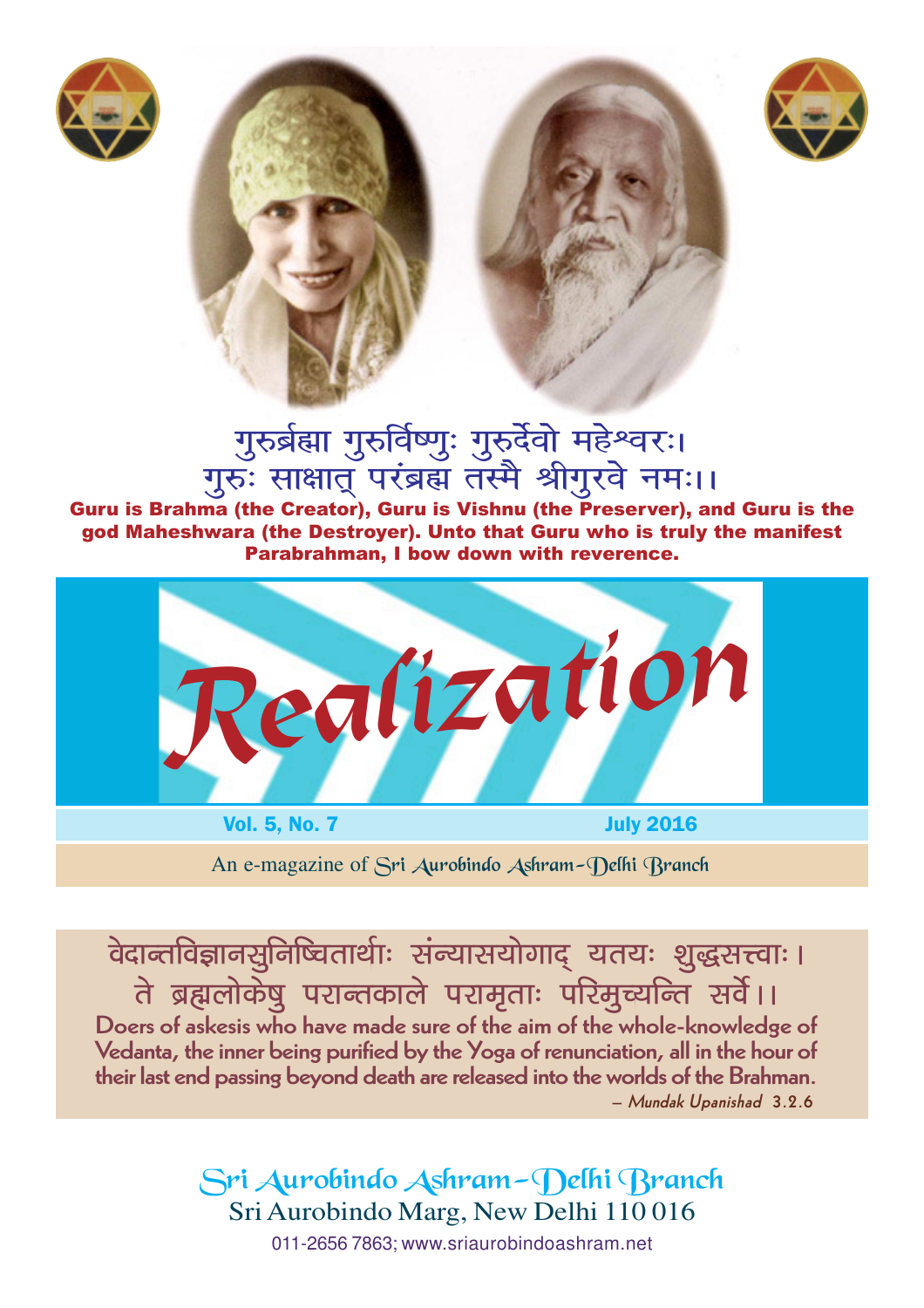|                                                                                                                                  | <b>Ongoing &amp; Forthcoming Events</b>                                                          |                                                         |                    |                                                            |                                                            |
|----------------------------------------------------------------------------------------------------------------------------------|--------------------------------------------------------------------------------------------------|---------------------------------------------------------|--------------------|------------------------------------------------------------|------------------------------------------------------------|
|                                                                                                                                  |                                                                                                  | <b>July 2016</b>                                        |                    |                                                            |                                                            |
|                                                                                                                                  | <b>Meditation &amp; Satsang venue: Meditation Hall</b>                                           |                                                         |                    |                                                            |                                                            |
| <b>Monday - Saturday</b>                                                                                                         |                                                                                                  | $7 - 7:30$ pm                                           |                    | <b>Collective Meditation</b>                               |                                                            |
|                                                                                                                                  | <b>Sunday Meditation &amp; Discourses 10:00 - 11:30 am</b>                                       |                                                         |                    |                                                            |                                                            |
| <b>Guru</b><br>July 03                                                                                                           |                                                                                                  |                                                         |                    |                                                            | <b>Ms. Aparna Roy</b>                                      |
| July 10<br><b>How Art Makes Life Richer</b>                                                                                      |                                                                                                  |                                                         |                    | <b>Dr. Bharat Gupt</b>                                     |                                                            |
| July 17                                                                                                                          |                                                                                                  |                                                         |                    |                                                            | <b>Shri Prashant Khanna</b>                                |
| 'Man the Thinking Animal' - A sonnet by Sri Aurobindo<br>July 24<br><b>Endurance (Based on The Great Adventure, pp. 125-126)</b> |                                                                                                  |                                                         |                    |                                                            | Dr. Ramesh Bijlani                                         |
| <b>Sri Aurobindo and the Master Plan</b><br><b>July 31</b>                                                                       |                                                                                                  |                                                         |                    |                                                            | Dr. Anju Khanna                                            |
|                                                                                                                                  |                                                                                                  | <b>Other Programs</b>                                   |                    |                                                            |                                                            |
| July 16                                                                                                                          | $6:30 - 7:30$ pm                                                                                 | <b>Bhajan Sandhya</b>                                   |                    |                                                            | Ms. Mandakini Swain                                        |
|                                                                                                                                  | Contact: 011-2656 7863; contact@aurobindoonline.in                                               |                                                         |                    |                                                            |                                                            |
|                                                                                                                                  | <b>Ongoing Classes venue: Vidya Block Room 099</b>                                               |                                                         |                    |                                                            |                                                            |
| <b>Wednesday</b>                                                                                                                 | 11:30 am-12:30 pm                                                                                | <b>Bhagvad Gita</b>                                     |                    |                                                            |                                                            |
| <b>Sunday (Except 17th)</b>                                                                                                      | 11:30 am-12:30 pm                                                                                | <b>Savitri</b>                                          |                    | <b>Shri Prashant Khanna</b><br><b>Shri Prashant Khanna</b> |                                                            |
|                                                                                                                                  |                                                                                                  | Contact: 011-2656 7863; 2651 7426                       |                    |                                                            |                                                            |
|                                                                                                                                  | <b>The Mother's Integral Health Centre Activities</b>                                            |                                                         |                    |                                                            |                                                            |
|                                                                                                                                  |                                                                                                  |                                                         |                    |                                                            |                                                            |
|                                                                                                                                  | (Phone 011-2685 8563; <tmihc2000@yahoo.co.in>; Mrs. Bhatia (93122 65447)</tmihc2000@yahoo.co.in> |                                                         |                    |                                                            |                                                            |
| <b>General O.P.D.</b>                                                                                                            | <b>Daily</b><br><b>Speciality Clinics - By Appointment Only</b>                                  | $8:30 - 9:30$ am                                        |                    |                                                            | $2:30 - 3:30$ pm                                           |
|                                                                                                                                  | <b>Accupressure</b>                                                                              |                                                         | Tue/Thu/Sat        |                                                            | <b>Ayurveda</b>                                            |
| Tue/Thu/Sat<br>Mon/Tue/Wed/Fri                                                                                                   | <b>Clinical Psychology</b>                                                                       |                                                         | Mon-Sat (11am-1pm) |                                                            | <b>Physiotherapy</b>                                       |
| Tue/Thu                                                                                                                          | <b>Gynaecology</b>                                                                               |                                                         | Mon/Wed/Thu/Fri    |                                                            | <b>Homeopathy</b>                                          |
| <b>Mon-Sat</b>                                                                                                                   | <b>Mind Body Medicine</b>                                                                        |                                                         | <b>Tue</b>         |                                                            | <b>Orthopaedics</b>                                        |
| <b>Thursday</b>                                                                                                                  | <b>Ophthalmology (Eye)</b>                                                                       |                                                         | Tue/Thu/Sat        |                                                            | <b>Naturopathy</b>                                         |
| Wed/Thu                                                                                                                          | <b>General Surgery</b>                                                                           |                                                         | <b>Wed</b>         |                                                            | <b>Psychiatry</b>                                          |
| Tue/Wed/Thu/Fri                                                                                                                  | <b>Dental</b>                                                                                    |                                                         |                    |                                                            |                                                            |
|                                                                                                                                  | Integrated Health Services: Tailor-made packages of 4 hrs./day (Tu/Th/Sa)                        |                                                         |                    |                                                            |                                                            |
| Includes: Ayurveda, Naturopathy, <i>Yogasana, Pranayama</i> , Accupressure, Eye Exercise, Integral Health Consultation           |                                                                                                  |                                                         |                    |                                                            |                                                            |
|                                                                                                                                  |                                                                                                  |                                                         |                    |                                                            |                                                            |
| <b>July 03 &amp; 17</b><br>$6 - 7$ am                                                                                            |                                                                                                  | Mahamrityunjaya Havan & Gita Paath                      |                    |                                                            |                                                            |
| Tue/Thu/Sat                                                                                                                      | $6:45-7:45$ am                                                                                   | <i><b>Yogasanaclass</b></i>                             |                    |                                                            | <b>Shri Debi Prasad</b>                                    |
| Mon/Wed/Fri<br>$8-9$ am<br>Mon/Wed/Fri                                                                                           | $9:45-10:45$ am                                                                                  | <b>Yogasanaclass</b><br><b>Yoga for Senior Citizens</b> |                    |                                                            | <b>Ms. Monica Srivastava</b><br><b>Ms. Sapna Mukherjee</b> |
| Mon/Wed/Fri                                                                                                                      | $11$ am $-12$ noon                                                                               | <i><b>Yogasanaclass</b></i>                             |                    |                                                            | Dr. Aparajita Rath                                         |
| Tue/Thu/Sat<br>$5 - 6$ pm                                                                                                        |                                                                                                  | <b>Yogasanaclass</b>                                    |                    |                                                            | <b>Shri Deepak Jhamb</b>                                   |
| Tue/Fri                                                                                                                          | <b>Contentment Building Month for Individual/Family</b>                                          |                                                         |                    |                                                            | <b>Ms. Neha Bhimwal</b>                                    |
|                                                                                                                                  |                                                                                                  |                                                         |                    |                                                            |                                                            |
| <b>July 9 &amp; 10</b>                                                                                                           | 6:30-9:30 am Ayurveda Camp                                                                       |                                                         |                    |                                                            | <b>Dr. Surinder Katoch</b>                                 |
|                                                                                                                                  | Contact: 011-2685 8563; 98111 99167; <tmihc2000@yahoo.co.in></tmihc2000@yahoo.co.in>             |                                                         |                    |                                                            |                                                            |
| <b>July 23-28</b>                                                                                                                | $8:00$ am                                                                                        | <b>Integral Eye Exercise Camp</b>                       |                    |                                                            |                                                            |
|                                                                                                                                  |                                                                                                  | Contact: 011-2685 8563; Madhu 92683 84794               |                    |                                                            |                                                            |
| <b>Ongoing Classes venue: The Mother's Integral Health Centre Rm 15J</b>                                                         |                                                                                                  |                                                         |                    |                                                            |                                                            |
| <b>Monday</b>                                                                                                                    | 3:30-4:30 pm                                                                                     | <b>Vivekachoodamani</b>                                 |                    |                                                            | <b>Dr. Tarun Baveja</b>                                    |
| Wed/Fri                                                                                                                          | $3:30-4:30$ pm                                                                                   | <b>Chhandogya Upanishad</b>                             |                    |                                                            | <b>Dr. Tarun Baveja</b>                                    |
|                                                                                                                                  | Contact: 011-2656 8563; Aradhana <aradhana.archer@gmail.com></aradhana.archer@gmail.com>         |                                                         |                    |                                                            |                                                            |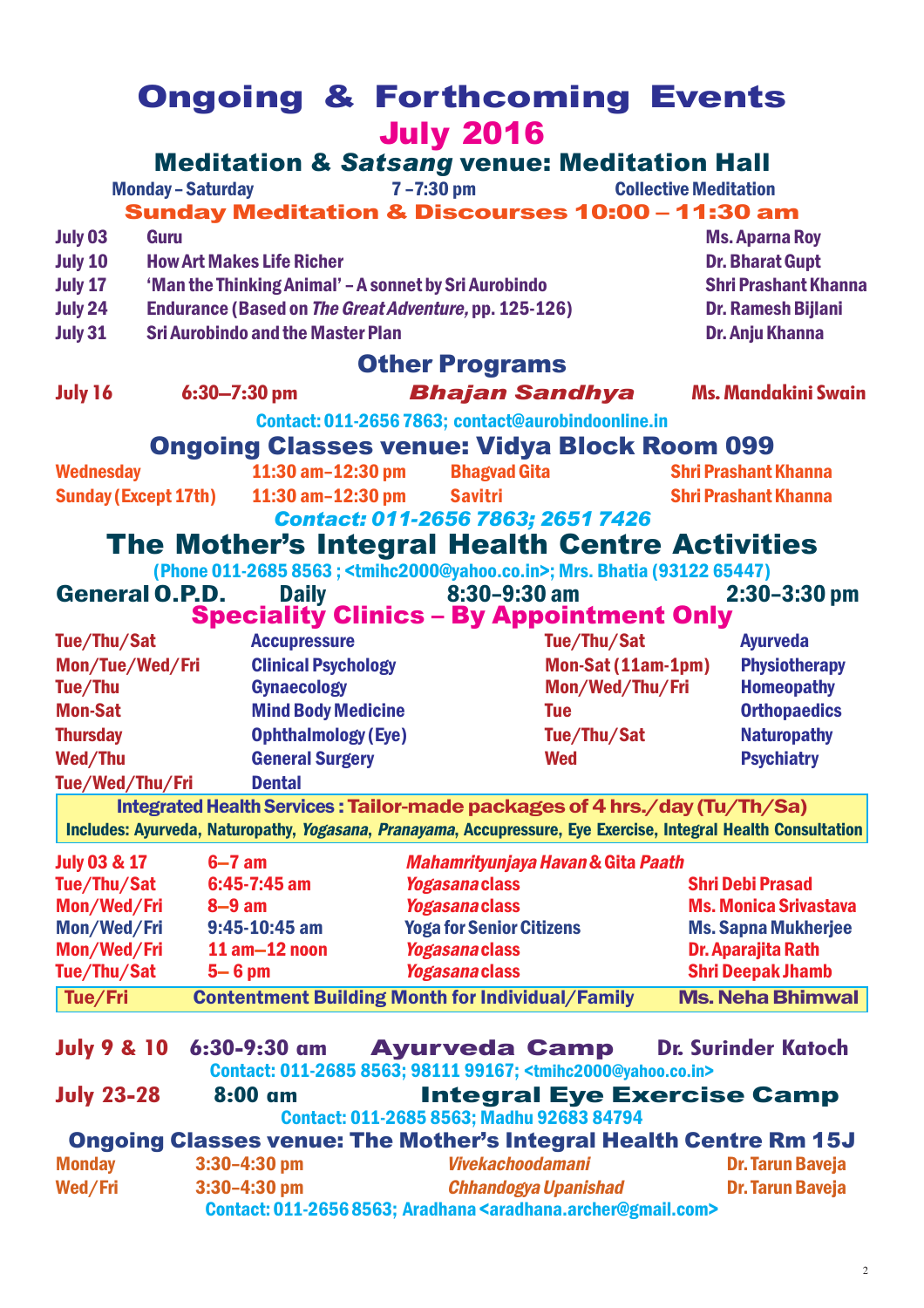# **Matri Kala Mandir CLASS SCHEDULE**

| Mon/Fri/Sat       | 3:00-6:00 pm     | <b>Hindusthani Classical Vocal</b>    | <b>Shri Kshitij Mathur</b>        |
|-------------------|------------------|---------------------------------------|-----------------------------------|
| Wed/Sat           | 3:30-6:30 pm     | <b>Hindusthani Classical Vocal</b>    | <b>Smt. Vijaya Verma</b>          |
| Tue/Thu           | 4:00-5:00 pm     | <b>Hindusthani Classical Vocal</b>    | <b>Smt. Premsheela</b>            |
| <b>Mon to Sat</b> | 4:00-6:30 pm     | <b>Music for The Soul</b>             | <b>Km. Karunamayee</b>            |
| Wed/Fri           | 4:00-6:00 pm     | <b>Hindusthani Classical Vocal</b>    | <b>Shri Shiv Prasad Rao</b>       |
| Wed/Sat           | 3:30-6:30 pm     | <b>Carnatic Vocal</b>                 | <b>Smt Jalaja Shankar</b>         |
| Wed/Thu           | 4:00-6:30 pm     | <b>Tabla</b>                          | <b>Shri Vijay Shankar Mishra</b>  |
| Wed/Fri           | 4:00-6:30 pm     | <b>Sitar</b>                          | <b>Shri Neel Ranjan Mukherjee</b> |
| Mon/Fri           | 3:30-5:30 pm     | <b>Flute</b>                          | <b>Shri Himanshu Dutt</b>         |
| Mon/Fri           | 3:30-5:30 pm     | <b>Violin</b>                         | <b>Dr. Ranjan Srivastav</b>       |
| Mon/Wed/Fri       | 3:30-6:00 pm     | <b>Hawaian Guitar &amp; Key Board</b> | <b>Shri Neel Ranjan Mukherjee</b> |
| Tue/Thu           | 3:30-5:30 pm     | <b>Spanish Guitar</b>                 | <b>Shri Jagdish Kumar</b>         |
| <b>Mon/Wed</b>    | $4:00 - 6:00$ pm | <b>Bharata Natyam</b>                 | <b>Smt Rajeswari Natarajan</b>    |
| Tue/Thu           | 4:00-6:30 pm     | <b>Kathak Nritya</b>                  | <b>Smt. Raksha Singh</b>          |
| Wed/Sat           | 4:00-6:30 pm     | <b>Kathak Nritya</b>                  | <b>Km. Anjali Saini</b>           |
| Mon/Fri           | $3:30 - 5:00$ pm | <b>Odissi Nritya</b>                  | <b>Shri Dibakar Khuntia</b>       |
| Mon/Fri           | 4:00-5:30 pm     | <b>Painting</b>                       | <b>Smt. Tatini Sengupta Ray</b>   |
| Tue/Thu           | 4:00-6:00 pm     | <b>Painting</b>                       | <b>Shri Tapan Ch. Bhowmick</b>    |
| Tue/Thu/Sat       | 5:00-6:00 pm     | <b>Table Tennis</b>                   | <b>Shri Gulshan Rai Khera</b>     |
| <b>Mon to Sat</b> | 5:00-6:00 pm     | <b>Taekwondo</b>                      | <b>Shri Arshad Hashish</b>        |
| Tue/Thu/Sat       | $5:00 - 6:15$ pm | <b>Basketball (M.I.S. students)</b>   | <b>Shri Hridesh Rawal</b>         |

Contact: 011-3242 5661; 2656 7863; <matrikalamandir67@gmail.com>

## 2016 Camps in the Kumaon Himalayas

| <b>Venue: Madhuban, Ramgarh</b> |                            |                                   |                           |  |  |  |  |
|---------------------------------|----------------------------|-----------------------------------|---------------------------|--|--|--|--|
| <b>July 01-07</b>               | <b>Mindfulness Retreat</b> | <b>English</b>                    | <b>One Ness Community</b> |  |  |  |  |
|                                 |                            | <b>Venue: Van Niwas, Nainital</b> |                           |  |  |  |  |
| <b>July 06-12</b>               | <b>Spiritual Retreat</b>   |                                   | <b>Art of Living</b>      |  |  |  |  |

Contact: 011-2656 7863; 2652 4810; <aurocamps@aurobindoonline.in>

July 13-19 Spiritual Retreat Art of Living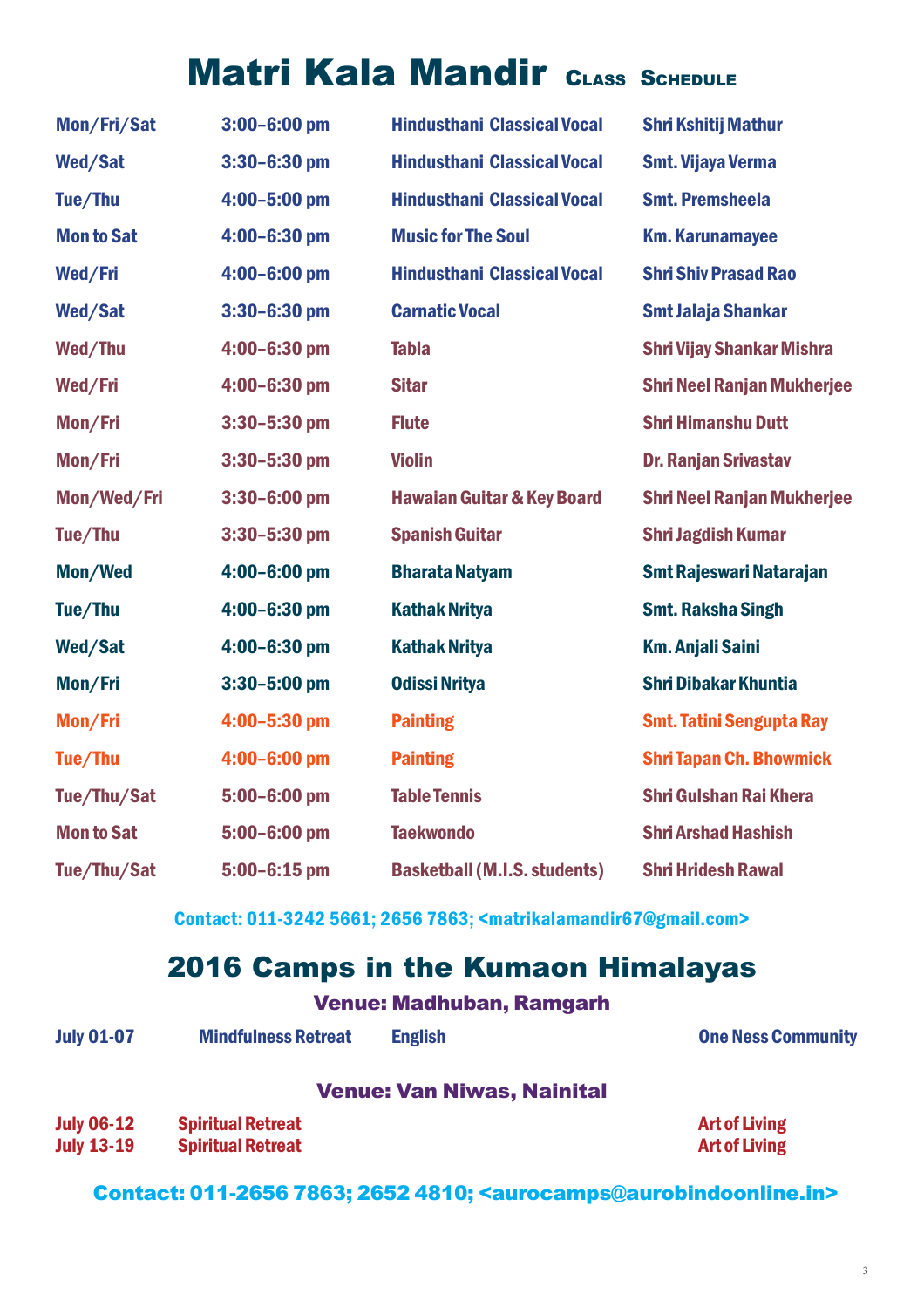# The Systems of Yoga (1)

Yoga exceeds the normal operation of cosmic Nature and climbs beyond her. For the aim of the Universal Mother is to embrace the Divine in her own play and creations and there to realise It. But in the highest flights of Yoga she reaches beyond herself and realises the Divine in Itself exceeding the universe and even standing apart from the cosmic play...

Yet it is always through something which she has formed in her evolution that Nature thus overpasses her evolution. It is the individual heart that by sublimating its highest and purest emotions attains to the transcendent Bliss or the ineffable Nirvana, the individual mind that by converting its ordinary functionings into a knowledge beyond mentality knows its oneness with the Ineffable and merges its separate existence in that transcendent unity. And always it is the individual, the Self conditioned in its experience by Nature and working through her formations, that attains to the Self unconditioned, free and transcendent.

In practice three conceptions are necessary before there can be any possibility of Yoga; there must be, as it were, three consenting parties to the effort,—God, Nature and the human soul or, in more abstract language, the Transcendental, the Universal and the Individual. If the individual and Nature are left to themselves, the one is bound to the other and unable to exceed appreciably her lingering march. Something transcendent is needed, free from her and greater, which will act upon us and her, attracting us upward to Itself and securing from her by good grace or by force her consent to the individual ascension.

It is this truth which makes necessary to every philosophy of Yoga the conception of the Ishwara, Lord, supreme Soul or supreme Self, towards whom the effort is directed and who gives the illuminating touch and the strength to attain...

For the contact of the human and individual consciousness with the divine is the very essence of Yoga. Yoga is the union of that which has become separated in the play of the universe with its own true self, origin and universality. The contact may take place at any point of the complex and intricately organised consciousness which we call our personality. It may be effected in the physical through the body; in the vital through the action of those functionings which determine the state and the experiences of our nervous being; through the mentality, whether by means of the emotional heart, the active will or the understanding mind, or more largely by a general conversion of the mental consciousness in all its activities. It may equally be accomplished through a direct awakening to the universal or transcendent Truth and Bliss by the conversion of the central ego in the mind. And according to the point of contact that we choose will be the type of the Yoga that we practise.

For if, leaving aside the complexities of their particular processes, we fix our regard on the central principle of the chief schools of Yoga still prevalent in India, we find that they arrange themselves in an ascending order which starts from the lowest rung of the ladder, the body, and ascends to the direct contact between the individual soul and the transcendent and universal Self. Hathayoga selects the body and the vital functionings as its instruments of perfection and realisation; its concern is with the gross body. Rajayoga selects the mental being in its different parts as its lever-power; it concentrates on the subtle body. The triple Path of Works, of Love and of Knowledge uses some part of the mental being, will, heart or intellect as a starting-point and seeks by its conversion to arrive at the liberating Truth, Beatitude and Infinity which are the nature of the spiritual life. Its method is a direct commerce between the human Purusha in the individual body and the divine Purusha who dwells in every body and yet transcends all form and name.

Hathayoga aims at the conquest of the life and the body whose combination in the food sheath and the vital vehicle constitutes, as we have seen, the gross body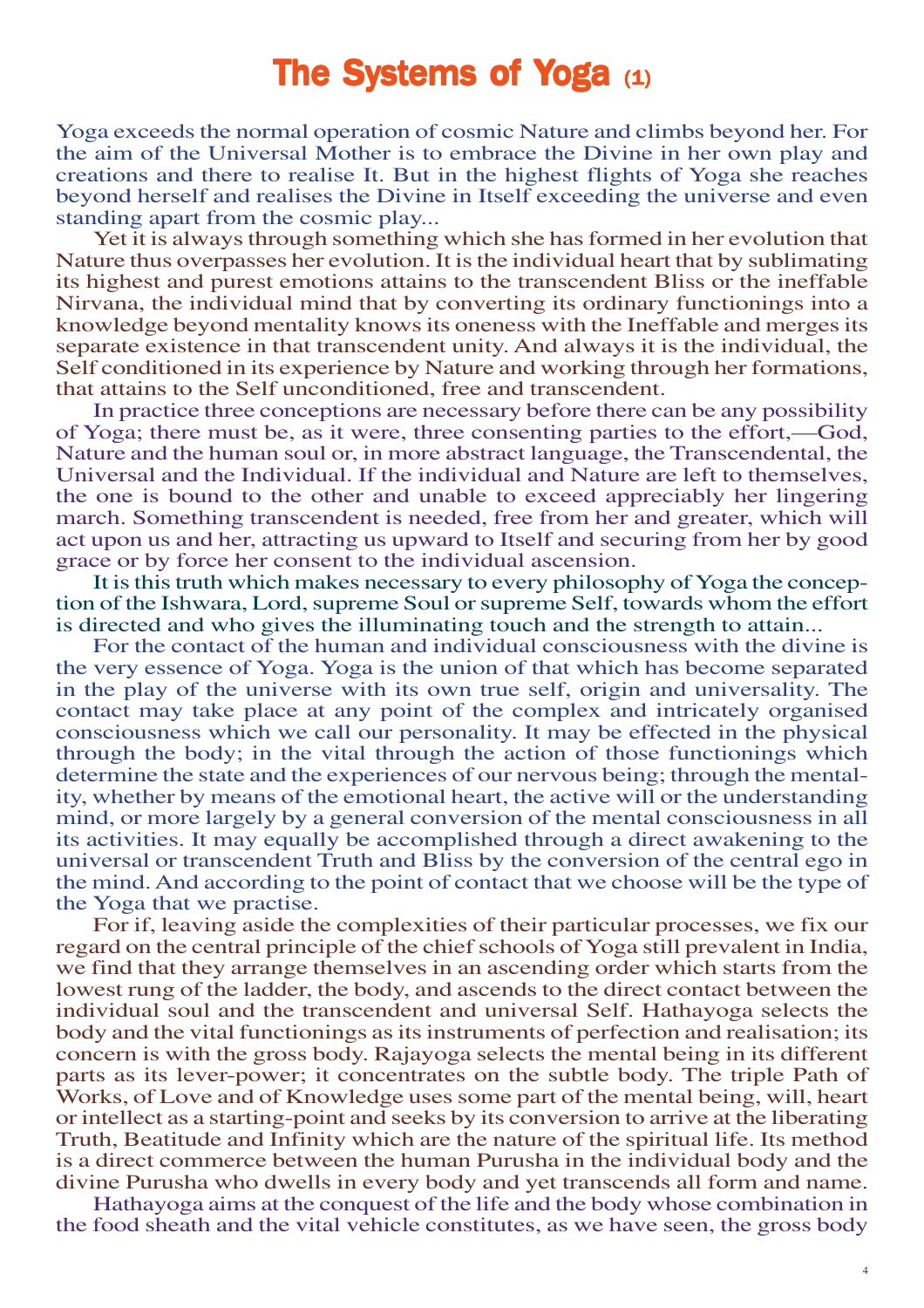and whose equilibrium is the foundation of all Nature's workings in the human being. The equilibrium established by Nature is sufficient for the normal egoistic life; it is insufficient for the purpose of the Hathayogin. For it is calculated on the amount of vital or dynamic force necessary to drive the physical engine during the normal span of human life and to perform more or less adequately the various workings demanded of it by the individual life inhabiting this frame and the worldenvironment by which it is conditioned. Hathayoga therefore seeks to rectify Nature and establish another equilibrium by which the physical frame will be able to sustain the inrush of an increasing vital or dynamic force of Prana indefinite, almost infinite in its quantity or intensity. In Nature the equilibrium is based upon the individualisation of a limited quantity and force of the Prana; more than that the individual is by personal and hereditary habit unable to bear, use or control. In Hathayoga, the equilibrium opens a door to the universalisation of the individual vitality by admitting into the body, containing, using and controlling a much less fixed and limited action of the universal energy.

The chief processes of Hathayoga are *âsana* and *prânâyâma*. By its numerous *âsanas* or fixed postures it first cures the body of that restlessness which is a sign of its inability to contain without working them off in action and movement the vital forces poured into it from the universal Life-Ocean, gives to it an extraordinary health, force and suppleness and seeks to liberate it from the habits by which it is subjected to ordinary physical Nature and kept within the narrow bounds of her normal operations. In the ancient tradition of Hathayoga it has always been supposed that this conquest could be pushed so far even as to conquer to a great extent the force of gravitation. By various subsidiary but elaborate processes the Hathayogin next contrives to keep the body free from all impurities and the nervous system unclogged for those exercises of respiration which are his most important instruments. These are called *prânâyâma*, the control of the breath or vital power; for breathing is the chief physical functioning of the vital forces. Pranayama, for the Hathayogin, serves a double purpose. First, it completes the perfection of the body. The vitality is liberated from many of the ordinary necessities of physical Nature; robust health, prolonged youth, often an extraordinary longevity are attained. On the other hand, Pranayama awakens the coiled-up serpent of the Pranic dynamism in the vital sheath and opens to the Yogin fields of consciousness, ranges of experience, abnormal faculties denied to the ordinary human life while it puissantly intensifies such normal powers and faculties as he already possesses. These advantages can be farther secured and emphasised by other subsidiary processes open to the Hathayogin.

The results of Hathayoga are thus striking to the eye and impose easily on the vulgar or physical mind. And yet at the end we may ask what we have gained at the end of all this stupendous labour. The object of physical Nature, the preservation of the mere physical life, its highest perfection, even in a certain sense the capacity of a greater enjoyment of physical living have been carried out on an abnormal scale. But the weakness of Hathayoga is that its laborious and difficult processes make so great a demand on the time and energy and impose so complete a severance from the ordinary life of men that the utilisation of its results for the life of the world becomes either impracticable or is extraordinarily restricted. If in return for this loss we gain another life in another world within, the mental, the dynamic, these results could have been acquired through other systems, through Rajayoga, through Tantra, by much less laborious methods and held on much less exacting terms. On the other hand the physical results, increased vitality, prolonged youth, health, longevity are of small avail if they must be held by us as misers of ourselves, apart from the common life, for their own sake, not utilised, not thrown into the common sum of the world's activities. Hathayoga attains large results, but at an exorbitant price and to very little purpose.

– *Sri Aurobindo*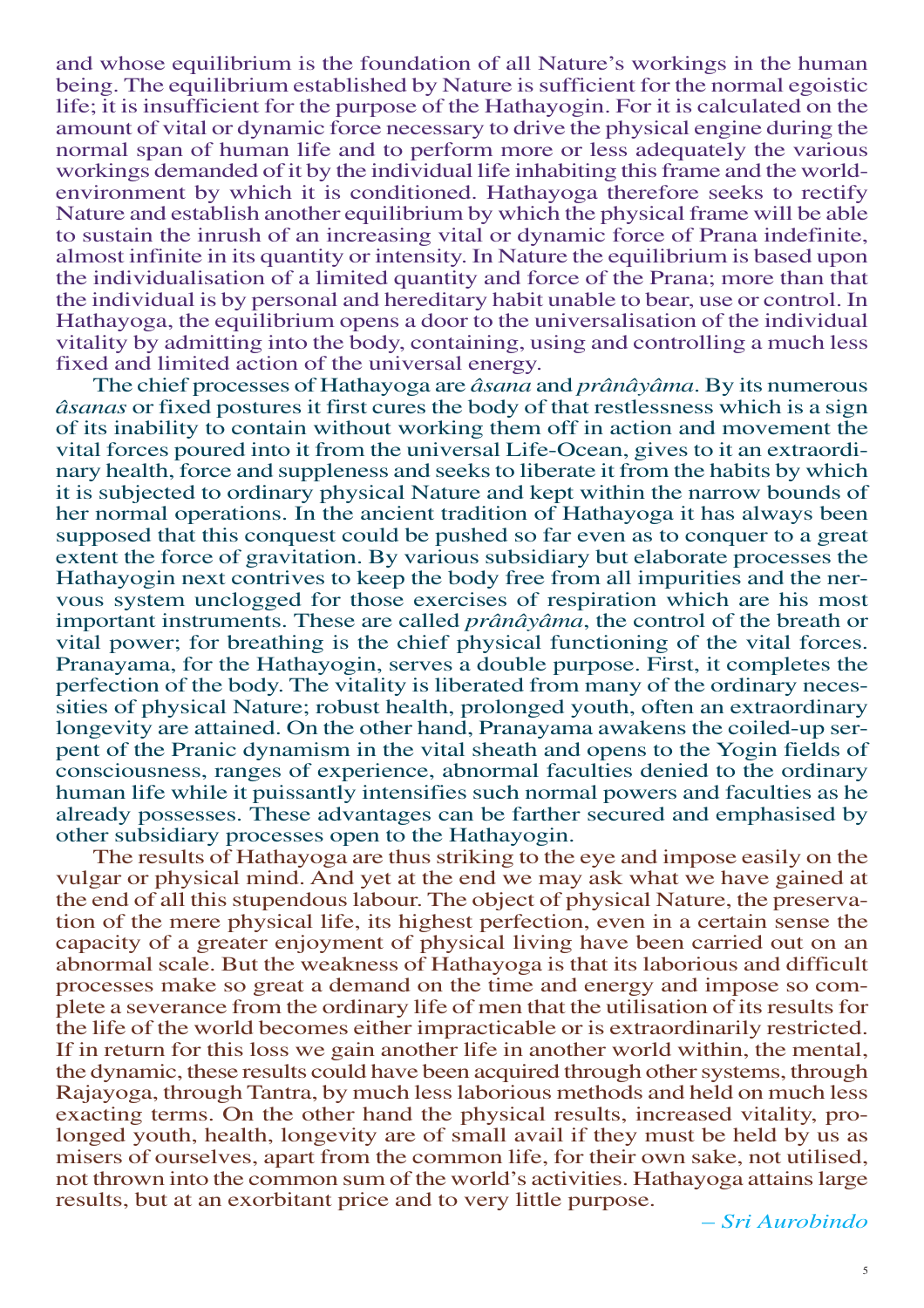## Activities during May 16, 2016 – June 15, 2016

**STUDY CAMP AT MADHUBAN** : Eighteen teachers of The Mother's International School took part in a study camp at Madhuban, Sri Aurobindo Ashram-Delhi Branch's Himalayan Centre at Talla Ramgarh in the Kumaon Himalayas, from 14-17 May 2016, with Dr. Ramesh Bijlani as the facilitator. The program consisted of Asanas and Pranayamas early in the morning, and forenoon talk-discussion sessions on yoga, spiritual worldview, purpose of life, stress management, Bhagvad Gita as Sri Aurobindo saw it, and Sri Aurobindo's translation and commentary on Isha Upanishad. Afternoon sessions comprised of treks, an art workshop by Tia, cultural program spearheaded by Gaurav from Van Niwas, Nainital. In the evening, daily meditation sessions including guided meditation were held. Appreciative feedbacks by attendees included, "a very beautiful place beyond what I had heard or thought about", "very meaningful and enriching", "served as a capsule course on how to lead life well", "motivated me to look at life from a different perspective", "reminded us to look at life afresh, to align our priorities with what [really] matters", "has made it possible for me to handle my internal stresses in a better way".

**INTEGRAL EYE EXERCISE CAMP** : The 107th Integral Eye Exercise Camp was conducted at The Mother's Integral Health Centre from May 21-26, 2016. Positive feedback was received from all participants with comments such as: "It is really a great experience"; "It was wonderful. The best thing was everyone was friendly with all"; "Thank you. It was a great experience. Our second time"; "My eyes have become much better. I look forward to coming here again"; "My son on the very first day of session was reading from 11 feet but by the end of session he is able to read from 15 feet."

**AYURVEDA-YOGA CAMP** : An Ayurveda-Yoga camp was conducted at Van Niwas, Himalayan Centre of Sri Aurobindo Ashram-Delhi Branch, Nainital in the Kumaon



Himalayas from June 1-7, 2016 by Dr. Surinder Katoch ably assisted by Dr. Mukta Katoch. The knowledge of Ayurveda & Yoga was presented in the form of interactive

sessions for better understanding. Ayurveda sessions touched on myriad topics includ-

ing Concept of Health & Disease in Ayurveda, Pil-



lars of Health in Ayurveda, Ayurvedic Nutrition, Summer Di-



etetics, Concepts of Tridosh & Prakriti, Gunas of Tridosh, Prakriti Assessment, Ayurveda in Bhagvad Gita, Ayurveda and Yogic Style of Living (AYSOL). An interactive session 'Achaara Rasayana of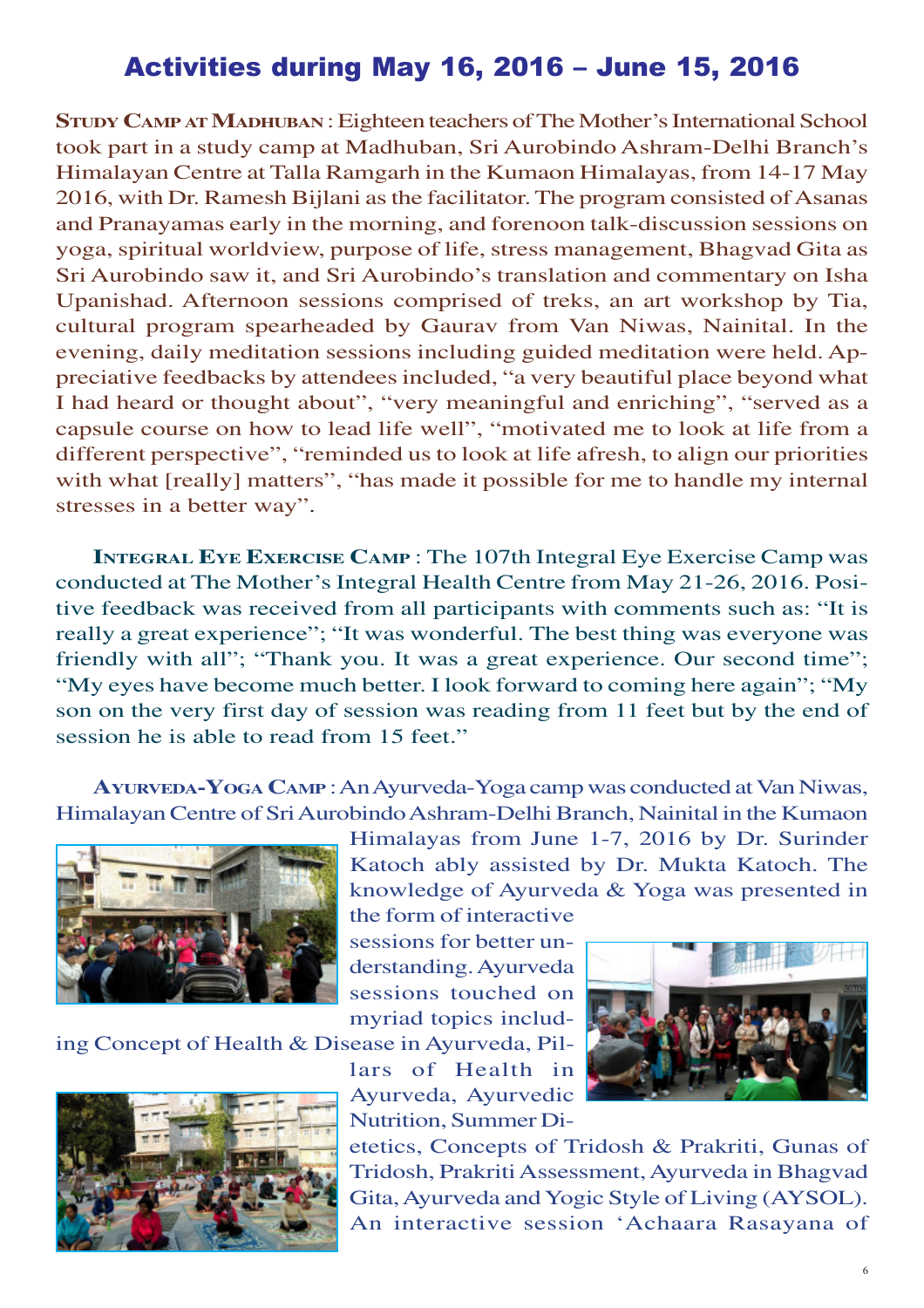

Ayurveda (Manners and Value Education) was especially held for the benefit of children. Yogasana and Pranayama sessions were conducted every day in the morning after Prabhat Pheri (Dawn walks with chanting). Other activities included Indian Traditional Games, treks to scenic points including the

Naini Lake & Nainital town, evening meditation, havan (oblations to the sacrificial Fire), and a cultural evening.



June 1-7 , 2016, **INDIAN CLASSICAL MUSIC RETREAT** at Madhuban Resource Persons: Pt. Shantanu Bhattacharya & Smt. Durba Bhattacharya

*BHAJAN SANDHYA* : In this month's Bhajan Sandhya on June 4th, a musical offering was made by two sisters, Dr. Maitreyee Karak, a dental surgeon, and



Dr. Vidya Gupta, a pediatrician. The program began with Guru Vandana and followed by a few popular bhajans. The highlight of the event was the rendition of several compositions of Sri Pranab Bhattacharya (Pranab Da to the devotees of Sri Aurobindo and the Mother) of Sri Aurobindo Ashram, Pondicherry. Pranab Da, though primarily associated with the Physical Education Department, was an ardent student of music and even composed many devotional

and patriotic songs primarily for children of the Ashram School, the Sri Aurobindo Institute of Integral Education.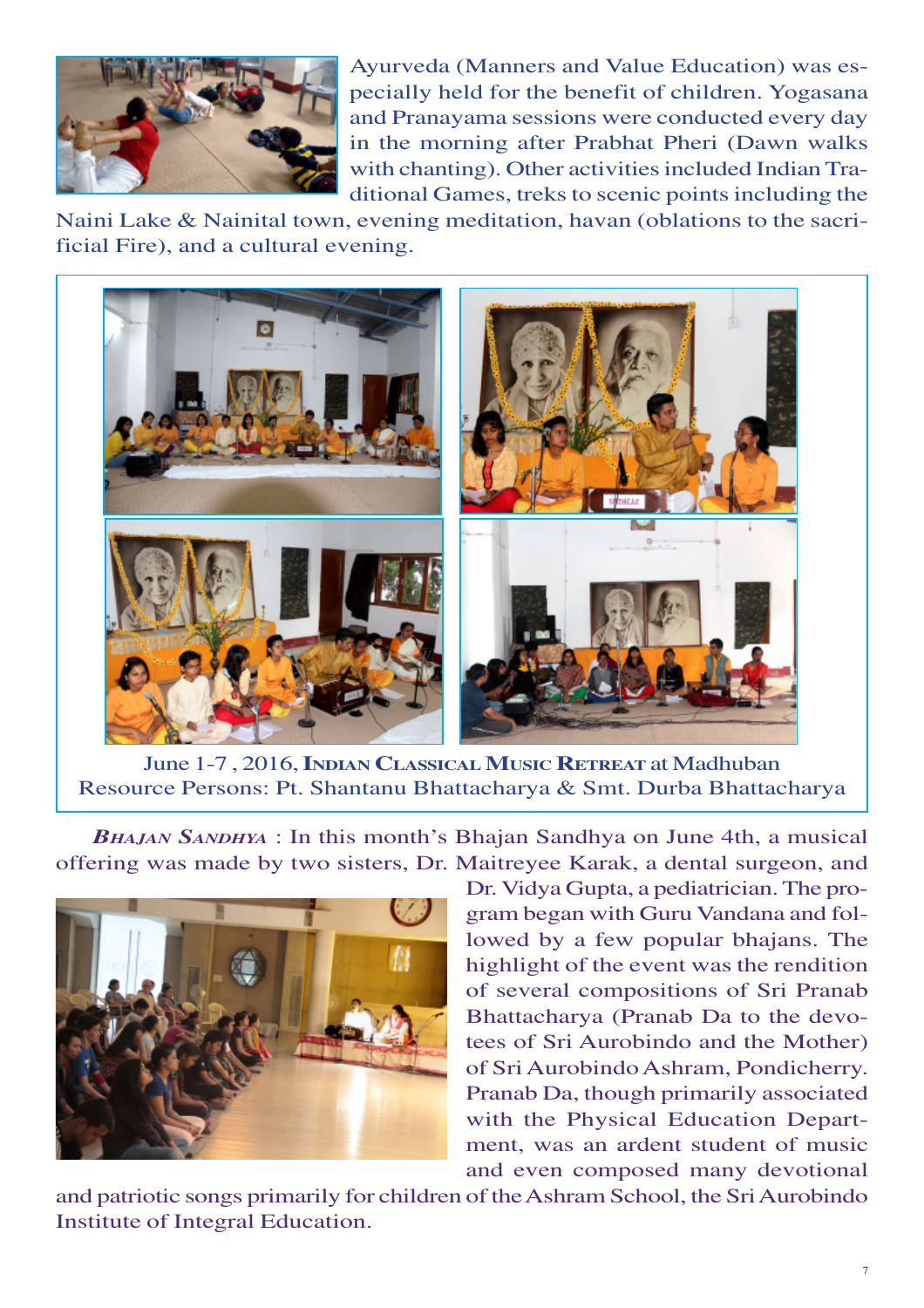**ANNIVERSARY CELEBRATIONSOF RELICS ENSHRINEMENTAT MADHUBAN** : Sri Aurobindo Ashram -Delhi Branch celebrated the 2nd Anniversary (2014-2016) of installa-



tion of the "Sacred Relics" at Prabhu Sthal in Madhuban centre at Talla Ramgarh on 7<sup>th</sup> June. Kurban Bhai inaugurated a bust of Sri Aurobindo at the "Garden of Divine Love" a new addition to the Madhuban gardens. 120 children from Ramgarh and nearby village

schools participated in the cultural program

held at Prashanti arena. This year the theme was on how to keep the environment clean and conserve our forest depicted through folk dances, skits and songs. Schools that participated in the program were Sunrise Public School, Global Academy, Shishu Mandir, Vidya Mandir, Himalayan Public School



and Dev Bhumi Public School. Devotional music was performed by Shantanu, Durba and Mitra at Prashanti followed by Lights of Aspiration and Savitri reading by Tara didi.

**AYURVEDA-UPANISHAD CAMP** : An Ayurveda-Upanishad camp was conducted at Madhuban, Himalayan Centre of Sri Aurobindo Ashram-Delhi Branch at Talla Ramgarh in the Kumaon Himalayas, from June 7-13, 2016 by Dr. Surinder Katoch and Acharya Navneet. Ayurveda sessions touched on many topics in-



cluding Concept of Health & Disease in Ayurveda,

3 Pillars of Health, Nidra (sleep), Brahmacharya (celibacy), Rule of 4 (ahaara, vihaara, achaara, vichaara) for a 4-pronged (physical,

mental, social, spiritual) well-being, Concepts of Tridosh & Prakriti, Gunas of Tridosh, Prakriti analysis, Ayurveda in Bhagvad Gita, Ayurveda and Yogic Style of Living (AYSOL), and Stress Manage-



ment through A yurveda. Yogasana and Pranayama sessions were conducted every day in the morning after Prabhat



Pheri (Dawn walks with chanting). Acharya Navneet presented scholarly discourses on Upanishads starting with basic con-

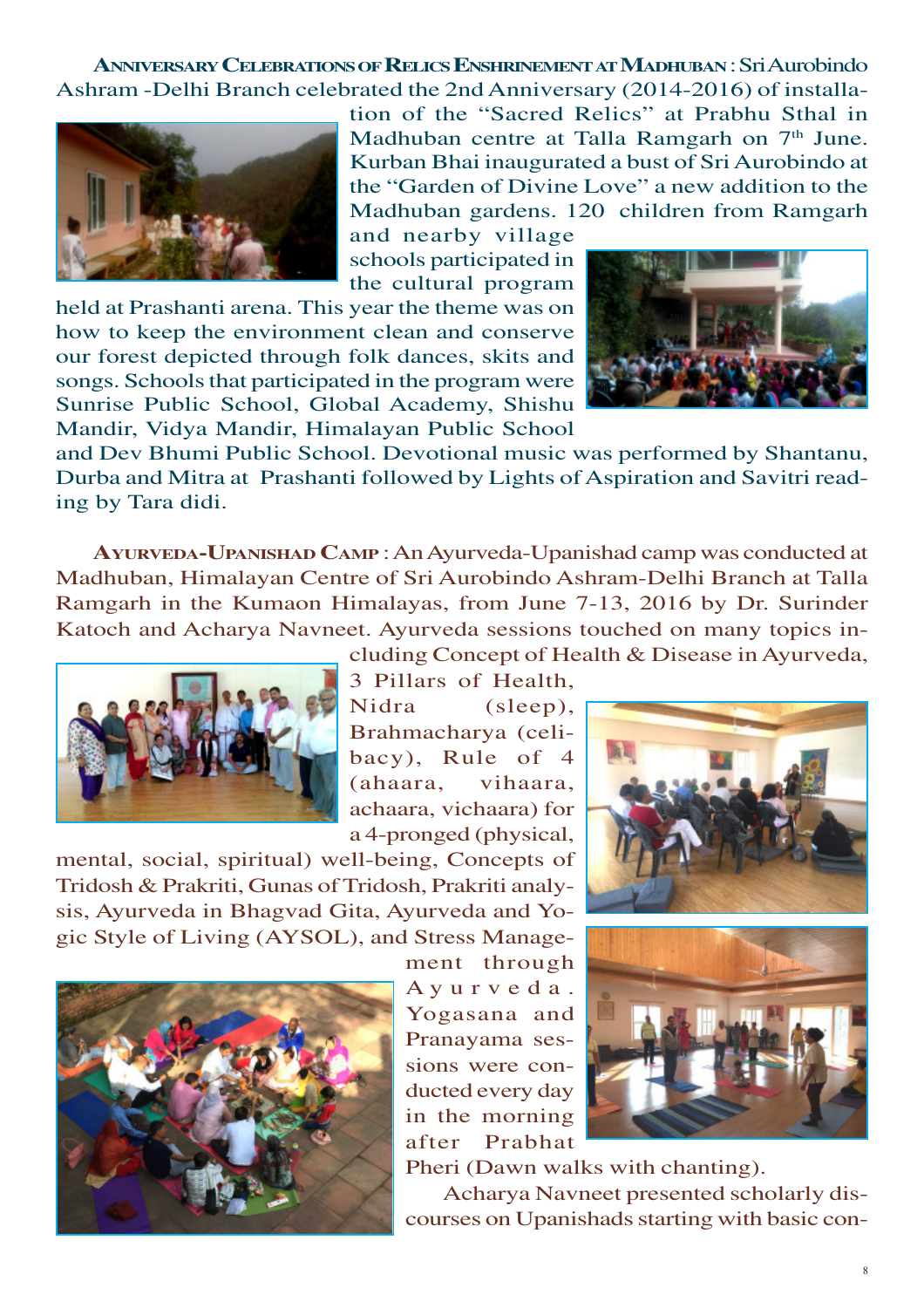cepts of Upanishads, Veda, Upaveda and Vedanga. He crystallized concepts of Brahma, Creation, Antahkarana, atma (soul), Truth, differentiating Truth from Ritam, etc. He also discoursed upon ego and dharma, and rituals such as Havana. Other camp activities included Indian Traditional Games, treks in the hills to groves of medicinal plants and to the river, evening meditation, havan (oblations to the sacrificial Fire), and a cultural evening.

Appreciative feedback such as the following were received from the camp participants: "Course on Ayurveda &Yoga in daily life was quite simplified, hence easy to grasp.. Discourse on Upanishad were also interesting and eyeopening", "Dr. Katoch.. generates lots of interest in Ayurveda in people like us. I will be happier still if there was some time for treatment also for common ailments"; "Best location in the Himalayas in the lap of Nature.. only camp I have attended includes evolution of Body and Mind."

**STUDY CAMP AT NAINITAL** : A study camp was organized jointly by Overman Foundation and Sri Aurobindo Sakti Centre Trust of Kolkata, W.B., at Van Niwas,



Himalayan Centre of Sri Aurobindo Ashram-Delhi Branch, Nainital, from June 8-14, 2016. Activities included lectures on 'Stress & Anger Management in light of the teachings of Sri Aurobindo & the Mother' by Sri Goutom Banerjee; 'Leadership & Motivation'



by Sri Partha Sarathi Bose; 'The Area of Relationships with its Complications & Solutions' by Smt. Soma Roychaudhuri; with extensive interactive





discus-

sions and inputs from participants; morning *yogasana* sessions; and short treks in the surrounding hills and to Naina Devi temple in Nainital town. Other pursuits included visits to scenic places like Mukteswar as well as Madhuban & Tapogiri in Talla Ramgarh, and

a cultural evening on the last full day of the camp.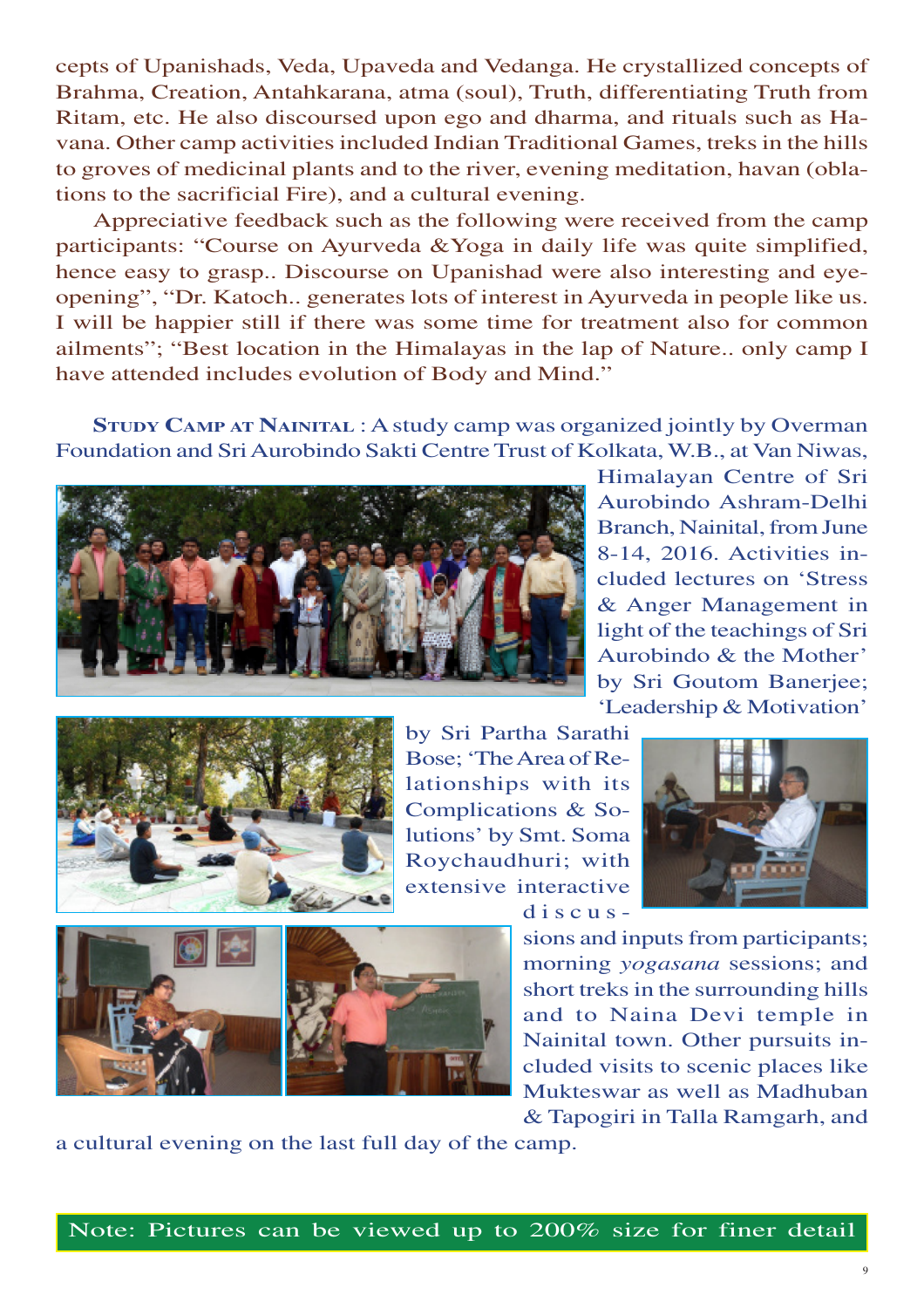### THE IDEAL OF HUMAN UNITY

CHAPTER XXXI THE CONDITIONS OF A FREE WORLD-UNION

A free world-union must in its very nature be a complex unity based on a diversity and that diversity must be based on free self-determination. A mechanical unitarian system would regard in its idea the geographical groupings of men as so many conveniences for provincial division, for the convenience of administration, much in the same spirit as the French Revolution reconstituted France with an entire disregard of old natural and historic divisions. It would regard mankind as one single nation and it would try to efface the old separative national spirit altogether; it would arrange its system probably by continents and subdivide the continents by convenient geographical demarcations. In this other quite opposite idea, the geographical, the physical principle of union would be subordinated to a psychological principle; for not a mechanical division, but a living diversity would be its object. If this object is to be secured, the peoples of humanity must be allowed to group themselves according to their free-will and their natural affinities; no constraint or force could be allowed to compel an unwilling nation or distinct grouping of peoples to enter into another system or join itself or remain joined to it for the convenience, aggrandisement or political necessity of another people or even for the general convenience, in disregard of its own wishes. Nations or countries widely divided from each other geographically like England and Canada or England and Australia might cohere together. Nations closely grouped locally might choose to stand apart, like England and Ireland or like Finland and Russia. Unity would be the largest principle of life, but freedom would be its foundation-stone.**1**

In a world built on the present political and commercial basis this system of groupings might present often insuperable difficulties or serious disadvantages; but in the condition of things in which alone a free world-union would be possible, these difficulties and disadvantages would cease to operate. Military necessity of forced union for strength of defence or for power of aggression would be non-existent, because war would no longer be possible; force as the arbiter of international differences and a free world-union are two quite incompatible ideas and practically could not coexist. The political necessity would also disappear; for it is largely made up of that very spirit of conflict and the consequent insecure conditions of international life apportioning predominance in the world to the physically and organically strongest nations out of which the military necessity arose. In a free world-union determining its affairs and settling its differences by agreement or, where agreement failed, by arbitration, the only political advantage of including large masses of men not otherwise allied to each other in a single State would be the greater influence arising from mass and population. But this influence could not work if the inclusion were against the will of the

 $1$  Necessarily to every principle there must be in application a reasonable limit; otherwise fantastic and impracticable absurdities might take the place of a living truth.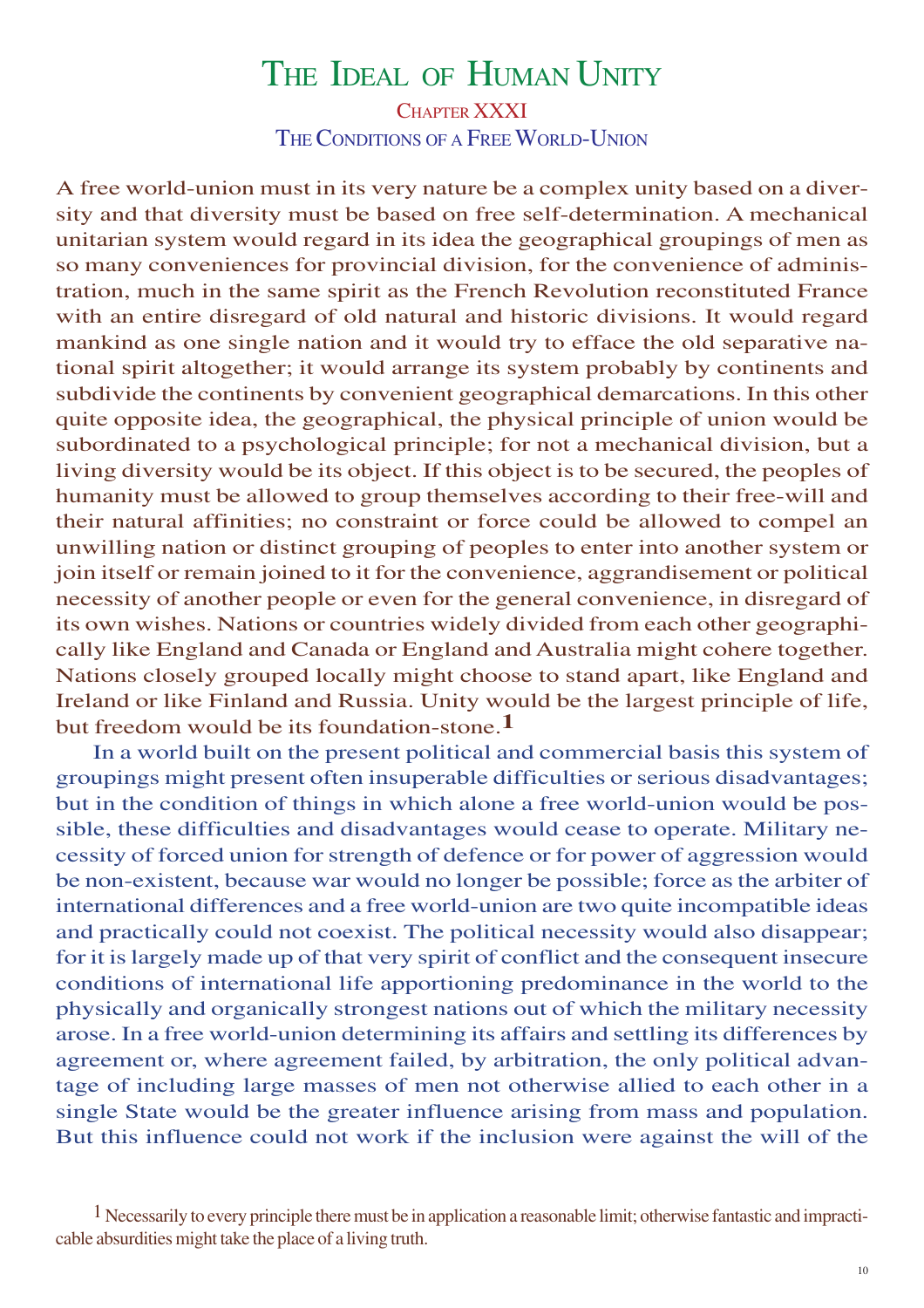nations brought together in the State; for then it would rather be a source of weakness and disunion in the State's international action—unless indeed it were allowed in the international system to weigh by its bulk and population without regard to the will and opinion of the peoples constituting it. Thus the population of Finland and Poland might swell the number of voices which a united Russia could count in the council of the nations, but the will, sentiment and opinions of the Finns and Poles be given no means of expression in that mechanical and unreal unity.<sup>2</sup> But this would be contrary to the modern sense of justice and unity.<sup>2</sup> But this would be contrary to the modern sense of justice and reason and incompatible with the principle of freedom which could alone ensure a sound and peaceful basis for the world-arrangement. Thus the elimination of war and the settlement of differences by peaceful means would remove the military necessity for forced unions, while the right of every people to a free voice and status in the world would remove its political necessity and advantage. The elimination of war and the recognition of the equal rights of all peoples are intimately bound up with each other. That interdependence, admitted for a moment, even though imperfectly, during the European conflict, will have to be permanently accepted if there is to be any unification of the race.

The economic question remains, and it is the sole important problem of a vital and physical order which might possibly present in this kind of worldarrangement any serious difficulties, or in which the advantages of a unitarian system might really outweigh those of this more complex unity. In either, however, the forcible economic exploitation of one nation by another, which is so large a part of the present economic order, would necessarily be abolished. There would remain the possibility of a sort of peaceful economic struggle, a separativeness, a building up of artificial barriers,—a phenomenon which has been a striking and more and more prominent feature of the present commercial civilisation. But it is likely that once the element of struggle were removed from the political field, the stress of the same struggle in the economic field would greatly decrease. The advantages of self-sufficiency and predominance, to which political rivalry and struggle and the possibility of hostile relations now give an enormous importance, would lose much of their stringency and the advantages of a freer give and take would become more easily visible. It is obvious, for example, that an independent Finland would profit much more by encouraging the passage of Russian commerce through Finnish ports or an Italian Trieste by encouraging the passage of the commerce of the present Austrian provinces than by setting up a barrier between itself and its natural feeders. An Ireland politically or administratively independent, able to develop its agricultural and technical education and intensification of productiveness, would find a greater advantage in sharing the movement of the commerce of Great Britain than in isolating itself, even as Great Britain would profit more by an agreement with such an Ireland than by keeping her a poor and starving helot on her estate. Throughout the world, the idea and fact of union once definitely prevailing, unity of interests would be more clearly seen and the greater advantage of agreement and mutual participation in a naturally harmonised life over the feverish

<sup>2</sup> The inclusion of India in the League of Nations has evidently been an arrangement of this type.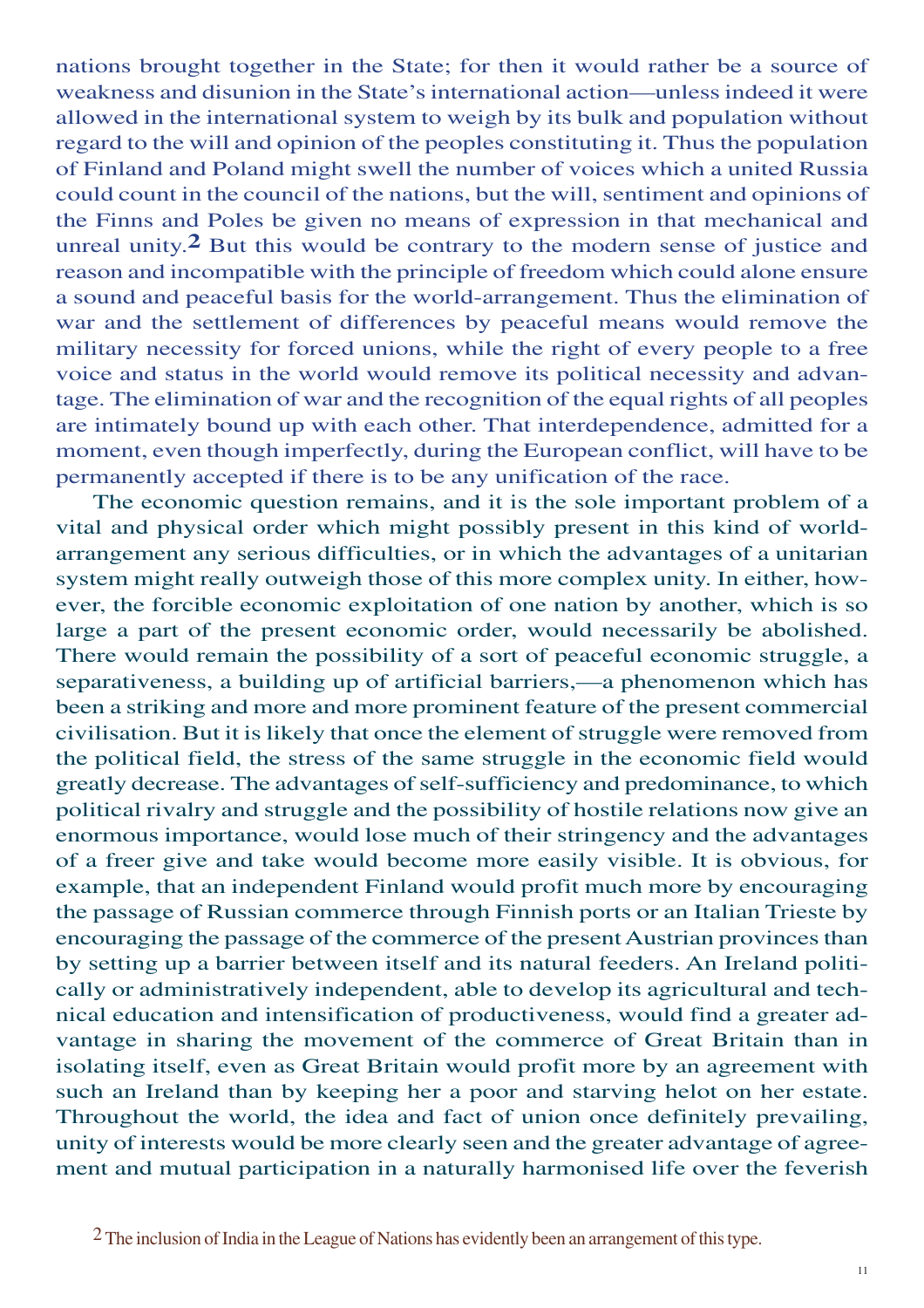artificial prosperity created by a stressing of separative barriers. That stressing is inevitable in an order of struggle and international competition; it would be seen to be prejudicial in an order of peace and union which would make for mutual accommodation. The principle of a free world union being that of the settlement of common affairs by common agreement, this could not be confined to the removal of political differences and the arrangement of political relations alone, but must naturally extend to economic differences and economic relations as well. To the removal of war and the recognition of the right of self-determination of the peoples the arrangement of the economic life of the world in its new order by mutual and common agreement would have to be added as the third condition of a free union.

There remains the psychological question of the advantage to the soul of humanity, to its culture, to its intellectual, moral, aesthetic, spiritual growth. At present, the first great need of the psychological life of humanity is the growth towards a greater unity; but its need is that of a living unity, not in the externals of civilisation, in dress, manners, habits of life, details of political, social and economic order, not a uniformity, which is the unity towards which the mechanical age of civilisation has been driving, but a free development everywhere with a constant friendly interchange, a close understanding, a feeling of our common humanity, its great common ideals and the truths towards which it is driving and a certain unity and correlation of effort in the united human advance. At present it may seem that this is better helped and advanced by many different nations and cultures living together in one political State-union than by their political separateness. Temporarily, this may be true to a certain extent, but let us see within what limits.

The old psychological argument for the forcible inclusion of a subject nation by a dominant people was the right or advantage of imposing a superior civilisation upon one that was inferior or upon a barbarous race. Thus the Welsh and Irish people used to be told that their subjugation was a great blessing to their countries, their languages petty patois which ought to disappear as soon as possible, and in embracing English speech, English institutions, English ideas lay their sole road to civilisation, culture and prosperity. The British domination in India was justified by the priceless gift of British civilisation and British ideals, to say nothing of the one and only true religion, Christianity, to a heathen, orientally benighted and semi-barbarous nation. All this is now an exploded myth. We can see clearly enough that the long suppression of the Celtic spirit and Celtic culture, superior in spirituality if inferior in certain practical directions to the Latin and Teutonic, was a loss not only to the Celtic peoples, but to the world. India has vehemently rejected the pretensions to superiority of British civilisation, culture and religion, while still admitting, not so much the British, as the modern ideals and methods in politics and in the trend to a greater social equality; and it is becoming clear now, even to the more well-informed European minds that the Anglicisation of India would have been a wrong not only to India itself but to humanity.

Still it may be said that, if the old principle of the association was wrong, yet the association itself leads eventually to a good result. If Ireland has lost for the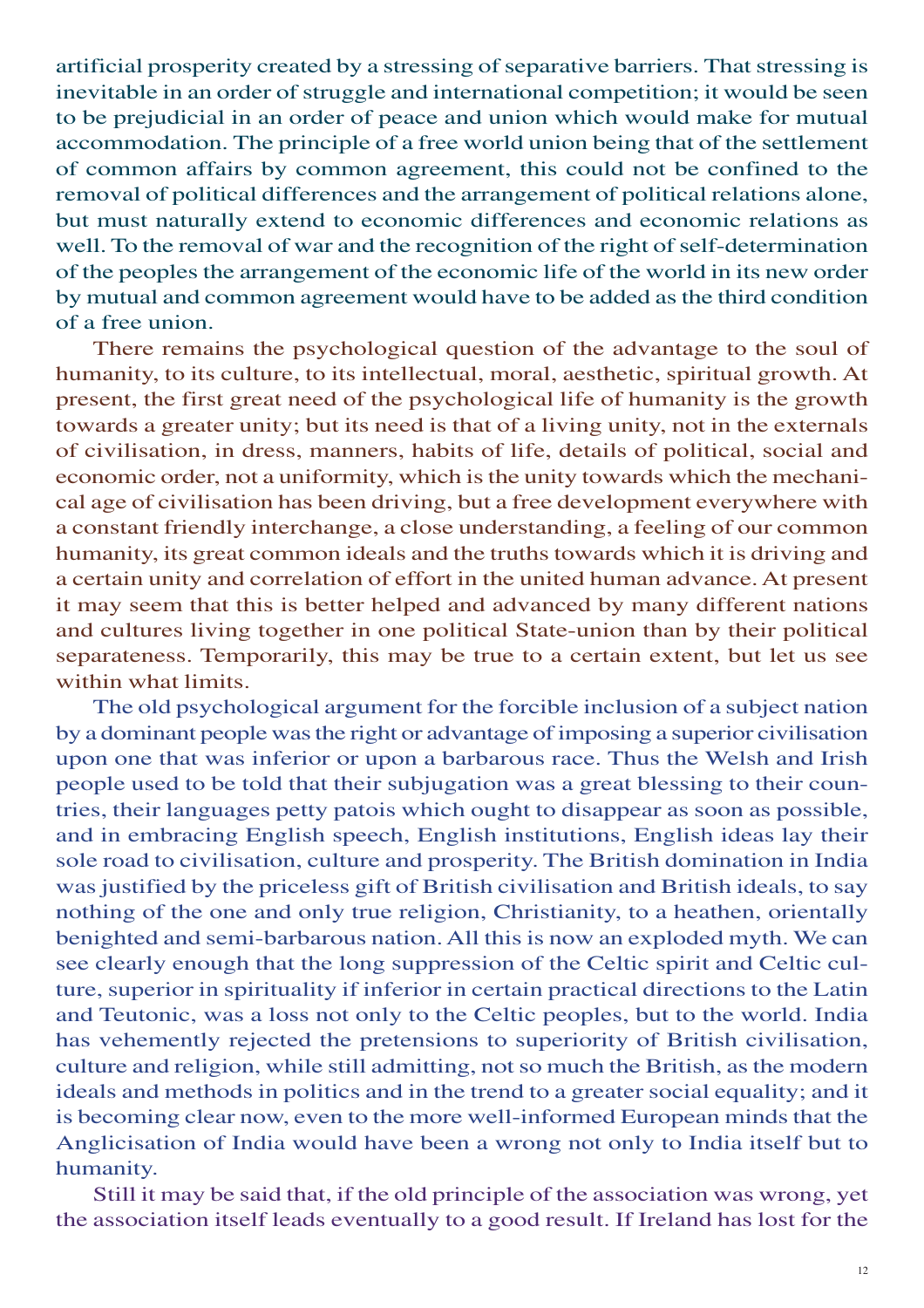most part its old national speech and Wales has ceased to have a living literature, yet as a large compensation the Celtic spirit is now reviving and putting its stamp on the English tongue spoken by millions throughout the world, and the inclusion of the Celtic countries in the British Empire may lead to the development of an Anglo-Celtic life and culture better for the world than the separate development of the two elements. India by the partial possession of the English language has been able to link herself to the life of the modern world and to reshape her literature, life and culture on a larger basis and, now that she is reviving her own spirit and ideals in a new mould, is producing an effect on the thought of the West; a perpetual union of the two countries and a constant mutual interaction of their culture by this close association would be more advantageous to them and to the world than their cultural isolation from each other in a separate existence.

There is a temporary apparent truth in this idea, though it is not the whole truth of the position, and we have given it full weight in considering the claims of the imperialistic solution or line of advance on the way to unity. But even the elements of truth in it can only be admitted, provided a free and equal union replaces the present abnormal, irritating and falsifying relations. Moreover, these advantages could only be valuable as a stage towards a greater unity in which this close association would no longer be of the same importance. For the final end is a common world-culture in which each national culture should be, not merged into or fused with some other culture differing from it in principle or temperament, but evolved to its full power and could then profit to that end by all the others as well as give its gains and influences to them, all serving by their separateness and their interaction the common aim and idea of human perfection. This would best be served, not by separateness and isolation, of which there would be no danger, but yet by a certain distinctness and independence of life not subordinated to the mechanising force of an artificial unity. Even within the independent nation itself, there might be with advantage a tendency towards greater local freedom of development and variation, a sort of return to the vivid local and regional life of ancient Greece and India and mediaeval Italy; for the disadvantages of strife, political weakness and precariousness of the nation's independence would no longer exist in a condition of things from which the old terms of physical conflict had been excluded, while all the cultural and psychological advantages might be recovered. A world secure of its peace and freedom might freely devote itself to the intensification of its real human powers of life by the full encouragement and flowering of the individual, local, regional, national mind and power in the firm frame of a united humanity.

What precise form the framework might take, it is impossible to forecast and useless to speculate; only certain now current ideas would have to be modified or abandoned. The idea of a world-parliament is attractive at first sight, because the parliamentary form is that to which our minds are accustomed; but an assembly of the present unitarian national type could not be the proper instrument of a free world-union of this large and complex kind; it could only be the instrument of a unitarian World-State. The idea of a world-federation, if by that be understood the Germanic or American form, would be equally inappropriate to the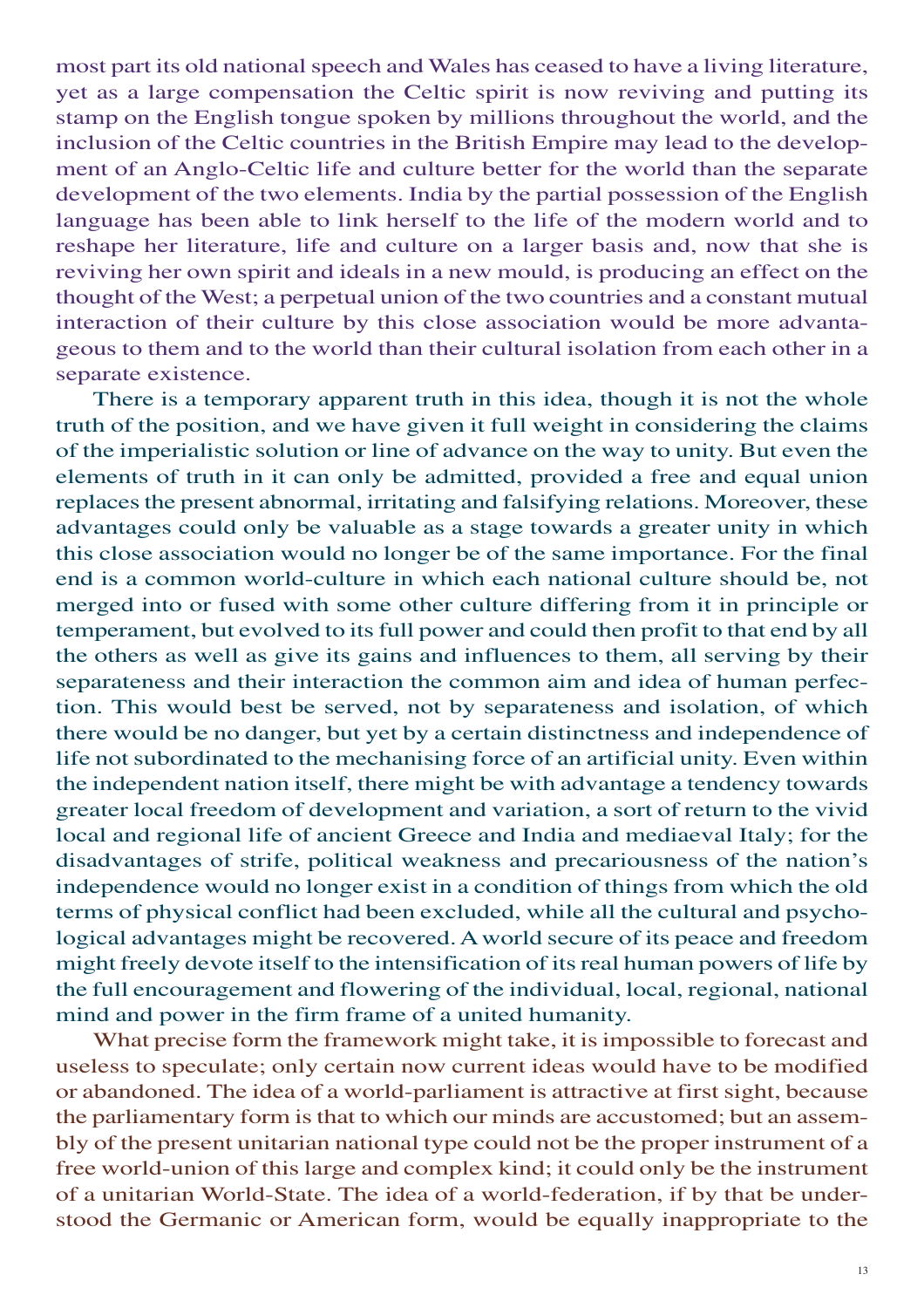greater diversity and freedom of national development which this type of worldunion would hold as one of its cardinal principles. Rather some kind of confederation of the peoples for common human ends, for the removal of all causes of strife and difference, for interrelation and the regulation of mutual aid and interchange, yet leaving to each unit a full internal freedom and power of self-determination, would be the right principle of this unity.

But, since this is a much looser unity, what would prevent the spirit of separativeness and the causes of clash and difference from surviving in so powerful a form as to endanger the endurance of the larger principle of oneness, even if that spirit and those causes at all allowed it to reach some kind of sufficient fulfilment? The unitarian ideal, on the contrary, seeks to efface these opposite tendencies in their forms and even in their root cause and by so doing would seem to ensure an enduring union. But it may be pointed out in answer that, if it is by political ideas and machinery, under the pressure of the political and economic spirit that the unity is brought about, that is to say, by the idea and experience of the material advantages, conveniences, well-being secured by unification, then the unitarian system also could not be sure of durability. For in the constant mutability of the human mind and earthly circumstances, as long as life is active, new ideas and changes are inevitable. The suppressed desire to recover the lost element of variability, separateness, independent living might well take advantage of them for what would then be considered as a wholesome and necessary reaction. The lifeless unity accomplished would dissolve from the pressure of the need of life within, as the Roman unity dissolved by its lifelessness in helpless response to a pressure from without, and once again local, regional, national egoism would reconstitute for itself fresh forms and new centres.

On the other hand, in a free world-union, though originally starting from the national basis, the national idea might be expected to undergo a radical transformation; it might even disappear into a new and less strenuously compact form and idea of group-aggregation which would not be separative in spirit, yet would preserve the necessary element of independence and variation needed by both individual and grouping for their full satisfaction and their healthy existence. Moreover, by emphasising the psychological quite as much as the political and mechanical idea and basis, it would give a freer and less artificial form and opportunity for the secure development of the necessary intellectual and psychological change; for such an inner change could alone give some chance of durability to the unification. That change would be the growth of the living idea or religion of humanity; for only so could there come the psychological modification of life and feeling and outlook which would accustom both individual and group to live in their common humanity first and most, subduing their individual and group egoism, yet losing nothing of their individual or group power to develop and express in its own way the divinity in man which, once the race was assured of its material existence, would emerge as the true object of human existence.

– *Sri Aurobindo*